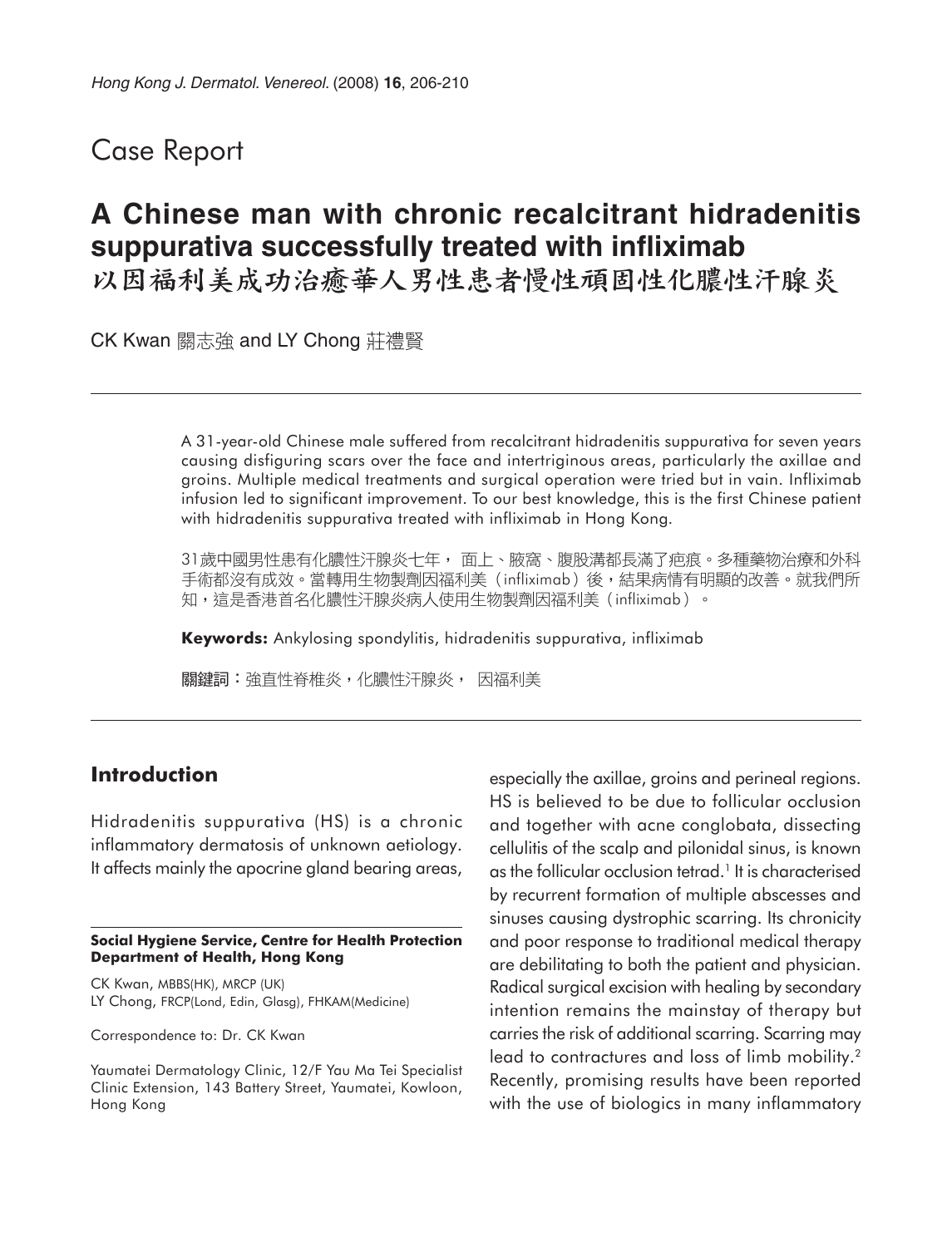diseases such as rheumatoid arthritis, ankylosing spondylitis, Crohn's disease, psoriasis and psoriatic arthropathy. We report a 31-year-old Chinese male with recalcitrant HS and HLA B27+ve ankylosing spondylitis unresponsive to multiple systemic treatments and surgeries treated with infliximab. To the best of our knowledge, this is the first Chinese patient with HS treated with infliximab in Hong Kong.

### **Case report**

A 31-year-old Chinese male was first seen in February 2003 because of severe acne over the face and upper trunk. He also complained of multiple sinuses with discharge over the intertriginous areas of axillae and groins for two years. The scalp was unaffected. Physical examination revealed multiple papules and pustules over bilateral cheeks, chin and upper trunk. Multiple large sinuses with yellowish discharge from bilateral axillae were found (Figure 1). Furthermore, extensive scarring over face, upper trunk, axillae and groins were present. The clinical diagnoses were hidradenitis suppurativa and acne conglobata.

He responded poorly to multiple systemic and topical antibiotics, including doxycycline, minocycline, metronidazole, amoxicillin/ clavulanate, clindamycin, ofloxacin and erythromycin. Intralesional injection of triamcinolone into recalcitrant lesions also failed to control the disease. Wide excision of both axillae was performed but only resulted in increased scarring. Subsequent treatment with oral isotretinoin resulted in further deterioration and had to be discontinued. The patient also suffered from HLA B27+ve ankylosing spondylitis that was treated with sulphasalazine and non-steroidal anti-inflammatory drugs by rheumatologist.

A skin biopsy from the left axilla revealed active chronic inflammation with scarring compatible with chronic HS. In view of the refractory disease in our patient, treatment with intravenous infliximab infusion was given. Baseline investigations included complete blood picture, liver and renal function tests, and erythrocyte sedimentation rate (ESR). He had no symptoms and signs suggesting active pulmonary tuberculosis infection and both chest x-ray and Mantoux test were unremarkable.

Infliximab 5 mg/kg (total 300 mg) was infused intravenously at 0, 2 and 6 weeks. The infusion was initiated at 10 ml/hr and then increased to 20 ml/hr, 40 ml/hr and 80 ml/hr every 15 minutes to avoid fluctuation in blood pressure. Afterwards, the infusion rate was increased to 150 ml/hr for next 30 minutes and finally 250 ml/hr until the end of therapy.

Significant improvement was noted after three courses of infliximab, beginning after the second dose of infusion and becoming clinically obvious around week 4. Clinically, the sinuses started to heal with significant reduction of discharge (Figure 2). The inflammatory markers demonstrated an even earlier improvement, observable immediately after the first dose of infliximab infusion. The ESR dropped from a baseline of 102 mm/hr to 35 mm/hr after the first dose (week 0) and further down to 20 mm/hr after the second infusion (week 2) and 6 mm/hr after completing the third dose (week 6). C-reactive protein (CRP) also showed similar improvement from a baseline of 48.4 mg/L (normal <5 mg/L) to normal (4.7 mg/L) after the first dose (week 0) and <3.2 mg/L after the second infusion (week 2). Reactive thrombocytosis at baseline (543 x  $10^{\circ}/$ L; normal range 145-370 x 10 $^{\circ}/$ L) believed to be due to the inflammatory effects of HS was also corrected after infliximab infusion, falling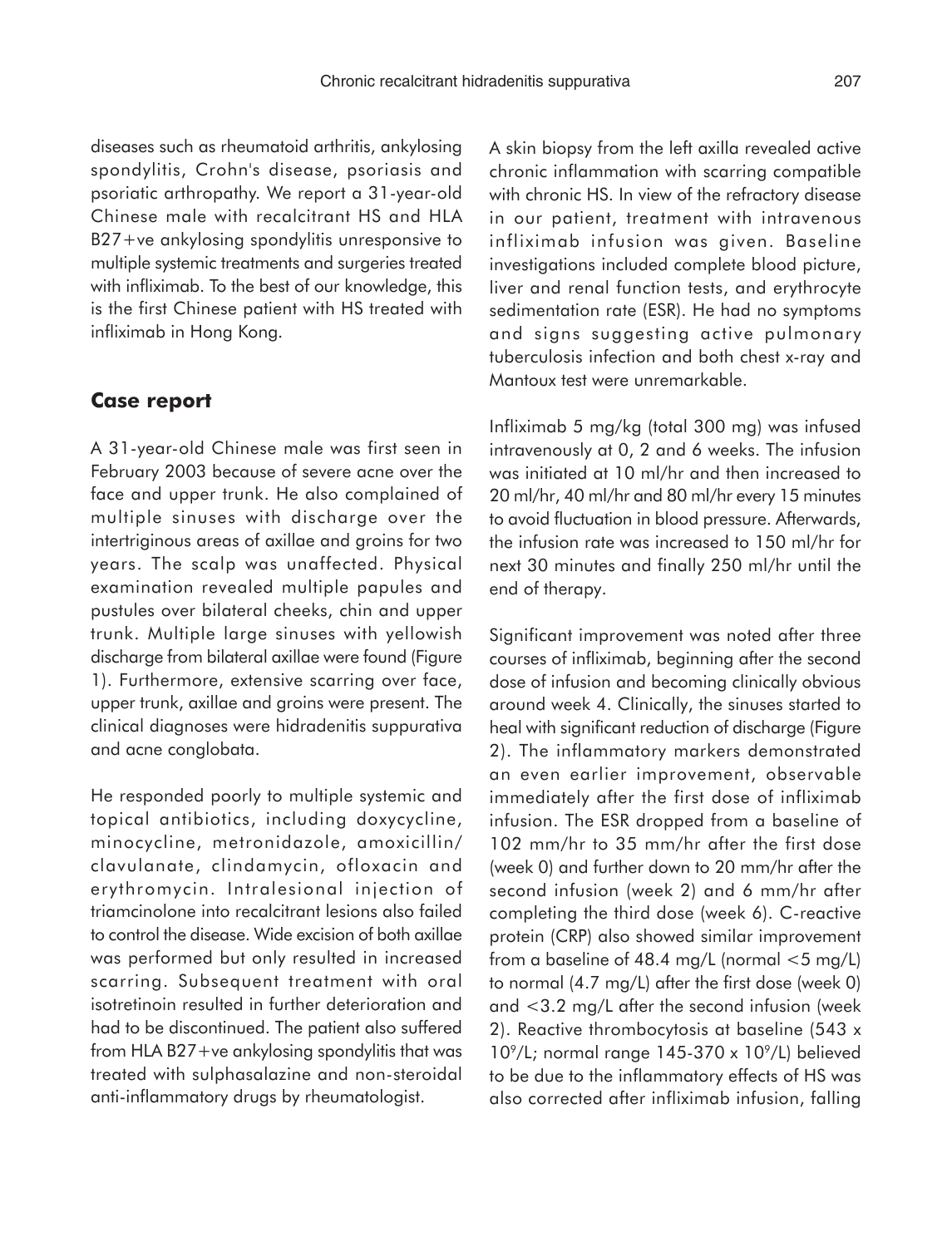

**Figure 1.** A large sinus over left axilla (before infliximab treatment).



**Figure 2.** The sinus at left axilla healed after three doses of infliximab.

to 492 at week 1 and then to the normal value of 272 after the second infliximab infusion (week 2).

Furthermore, better symptomatic control led to improvement in quality of life. Prior to treatment with infliximab, our patient's daily activities and social activities were limited by low back pain and knee pain secondary to HLA B27 positive ankylosing spondylitis and embarrassment due to malodour and soaking of clothes from the axillary discharge. After infusion of three doses of infliximab, his joint pain decreased dramatically. The axillary discharge almost cleared leading to improvement in morale.

Our patient did not have any major side effects during infusion and the three doses of infliximab were completed uneventfully. A small staphylococcal abscess occurred over his occipital scalp approximately 2 weeks after the third dose of infliximab, which subsided after simple drainage and a course of oral ampicillin and cloxacillin. A repeat chest X-ray after completing three doses of infliximab infusion did not reveal any changes or evidence of pulmonary tuberculosis.

## **Discussion**

Hidradenitis suppurativa is a recalcitrant inflammatory dermatosis that often causes frustration to patients and physicians. The results of various medical therapies including antibiotics, oral retinoids, dapsone, steroid and immunosuppressive have been disappointing.<sup>2</sup> The recent use of biologics for treatment of HS has demonstrated promising results. In 2003, Sullivan et al reported five patients with HS who had significant decrease in both patient's selfreported disease activity scores and physicianobserved clinical improvement after the treatment with infliximab.3 Lebwohl and Sapadin reported the use of infliximab to treat HS with nearly complete re-epithelialisation of lesions and reduction of pain at around five weeks after the third dose.4 Adams et al also treated a patient with 3-year history of HS with the same regimen of infliximab (5 mg/kg at 0, 2, 6 weeks) who had complete resolution of pain, purulence, discharge, malodour and with greatly reduced inflammation.5 Rosi et al reported a 30-yearold woman with HS and Crohn's disease treated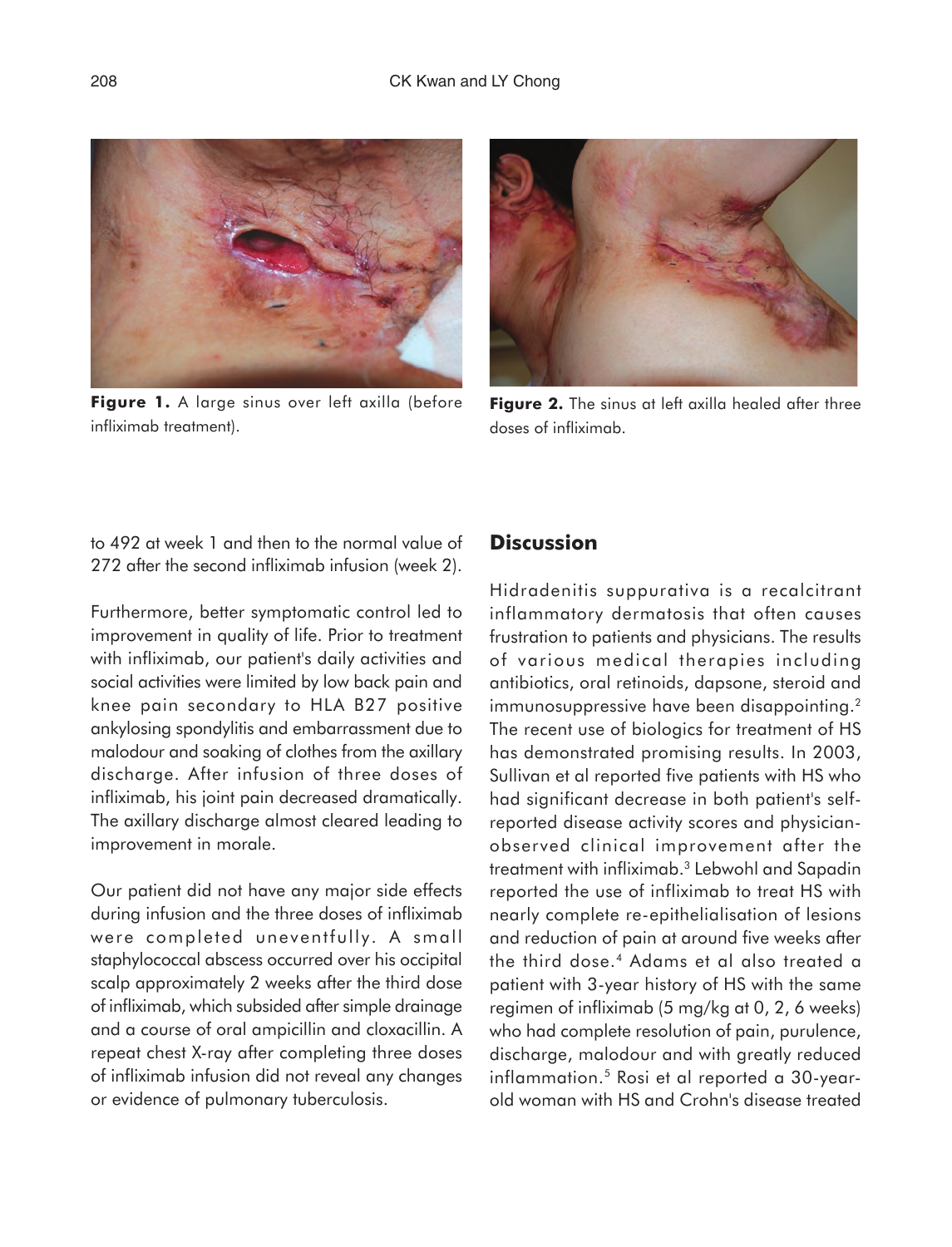with infliximab 5 mg/kg at 0, 2, 6 weeks demonstrating significant improvement just only two weeks after the first dose.<sup>6</sup> In 2006, Cusack and Buckley used etanercept 25 mg subcutaneously twice weekly for six patients with severe HS who responded with a marked reduction in self-reported disease activity and Dermatology Life Quality Index (DLQI).7 Furthermore, Moul and Korman treated a patient with a twenty year history of HS with adalimumab subcutaneously (40 mg every other week) with significant improvement.8

Infliximab is a chimeric monoclonal antibody composed of a murine antigen-binding region joined to the human IgG1 constant region. It has a molecular weight of 149,100 Da with binding specificity for human TNF-α. 9 Each molecule of infliximab can bind two molecules of TNF-α and binds to both monomers and trimers of TNF- $\alpha$ thus blocking all receptor-binding sites. This stable binding complex formed by infliximab and TNF- $\alpha$  prevents binding of TNF- $\alpha$  with its receptor sites,<sup>9</sup> and leads to lysis of TNF- $\alpha$  producing cells. Subsequently, it induces apoptosis of these activated lymphocytes. The final reduction in TNF- $\alpha$  producing cells may contribute to its clinical anti-inflammatory effects.

Infusion reactions like fever, dyspnoea, urticarial rash, arthralgias, myalgia and fluctuation in blood pressure have been reported in around 16% of patients.<sup>9</sup> Another concern in using infliximab is infections such as reactivation of tuberculosis. This is particularly relevant in Hong Kong where tuberculosis is endemic. Since TNF- $\alpha$  plays a role in the host defence, blocking its activity may predispose the patients to higher risk of infections. Our patient did not have any evidence of tuberculosis infection after infliximab infusion and no adverse reaction was reported during infusion. His only adverse effect probably due to infliximab

infusion was the small skin abscess at the occipital scalp that subsided after simple drainage and a course of antibiotics. In a report by Fardet et al, three patients with HS treated with infliximab were found to have abdominal pain caused by colon cancer, multifocal motor neuropathy with conduction block and severe allergic reaction respectively.10 A lupus-like syndrome has been reported as a rare adverse effect of infliximab. One patient developed infliximab induced lupuslike reaction with arthralgia, diffuse alopecia and positive anti-nuclear antibody (ANA) after eleven months of infliximab infusion for HS. The clinical symptoms and serological markers improved after stopping the drug.<sup>11</sup> This lupus-like syndrome was also seen in patients with rheumatoid arthritis using infliximab. Despite the fact that ANA was positive up to 62% of infliximab treated patients when compared with 27% in the control group, the development of lupus-like syndrome was rare.12

In summary, we reported a 31-year-old Chinese man suffering from a seven year history of recalcitrant hidradenitis suppurativa and HLA B27 positive ankylosing spondylitis who showed a significant improvement after three doses of infliximab infusion without major adverse reactions.

## **References**

- 1. Wiseman MC. Hidradenitis suppurativa: a review. Dermatol Ther 2004;17:50-4.
- 2. Lam J, Krakowski AC, Friedlander SF. Hidradenitis suppurativa (Acne inverse): management of a recalcitrant disease. Pediatr Dermatol 2007;24:465- 73.
- 3. Sullivan TP, Welsh E, Kerdel FA, Burdick AE, Kirsner RS. Infliximab for hidradenitis suppurativa. Br J Dermatol 2003;149:1046-9.
- 4. Lebwohl B, Sapadin AN. Infliximab for the treatment of hidradenitis suppurativa. J Am Acad Dermatol 2003; 49:S275-6.